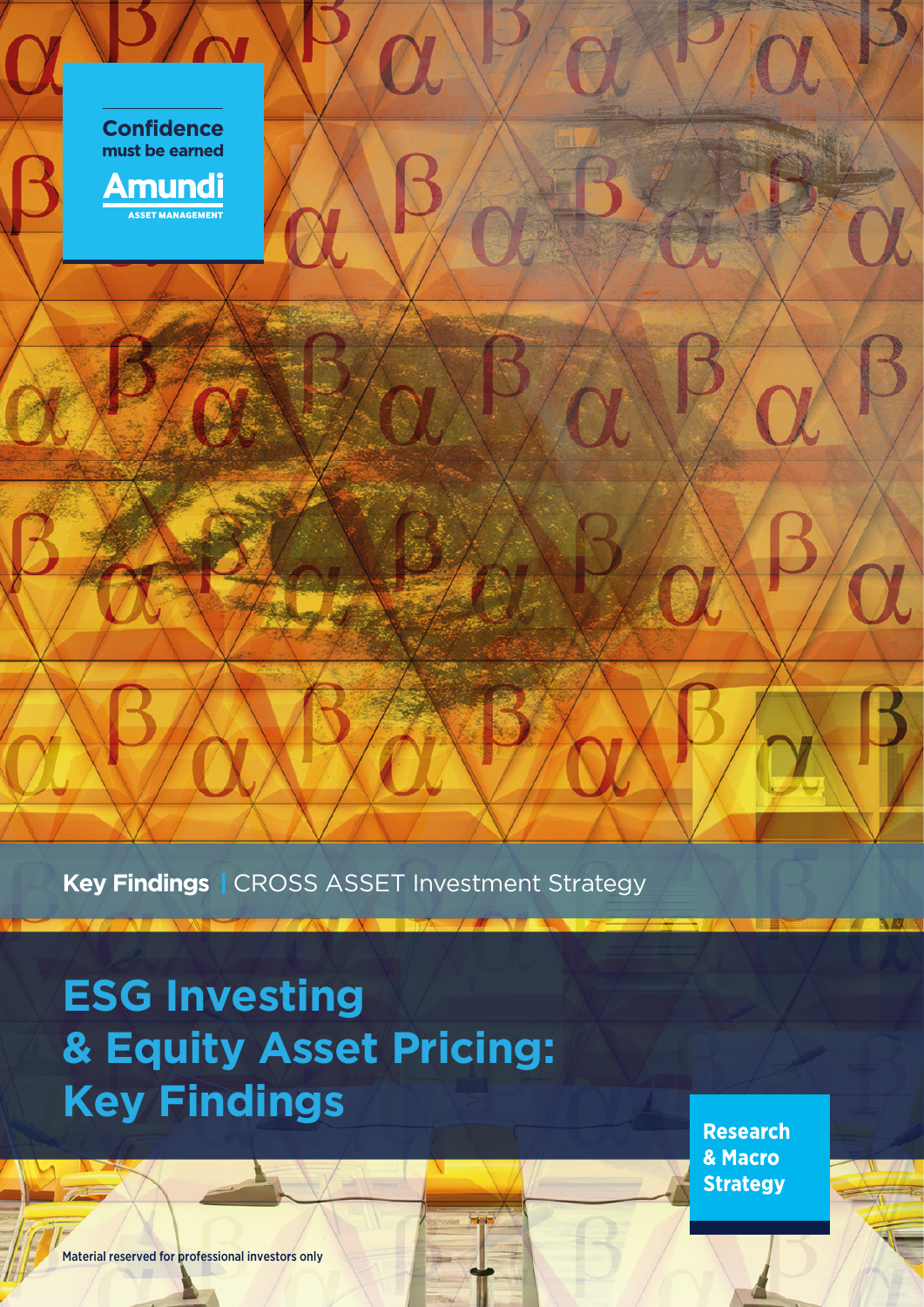### RESPONSIBLE INVESTING AND PORTFOLIO RISK & RETURN PROFILE: A CHANGE OF PARADIGM

As one of our founding pillars, responsible investing is at the core of Amundi's identity. We have been thriving to support the development of responsible investing across financial markets by:

- Continuously generating innovative products and strategies across asset classes in order to transform theory into practice;
- Participating to market initiatives to collectively shape responsible investment standards; and
- Contributing to the academic debate to objectively challenge ourselves on current methodologies and traditional approaches.

So far, responsible investing has been mostly about convictions, as there was mixed academic evidence supporting a relationship between risk, reward and ESG1 -induced investing.

Academics had actually found that best-in-class ESG stocks and/or worst-in-class ESG stocks could be remunerated. But the results for these academic studies have been plagued by the fact that (i) the observation period (often based on a long-term, twenty to thirty years horizon) could not have been probing insofar as (ii) the existence of robust extrafinancial data only dates back to the early 2010s.

By targeting a period during which we believe that ESG could effectively be materialized by using our proprietary ESG scores and Environmental, Social, and Governance sub-component scores, Amundi has found significant results highlighting the impact of ESG investing on returns.



*"Our research confirms that ESG integration generates a tangible impact on equity performance in Europe and North America. By favoring a best-in-class ESG approach, investors are able to benefit from an investment strategy that improves the long-term performance of the portfolios".*

**Vincent Mortier, Group Deputy CIO**

*1. ESG stands for Environmental, Social and Governance considerations.*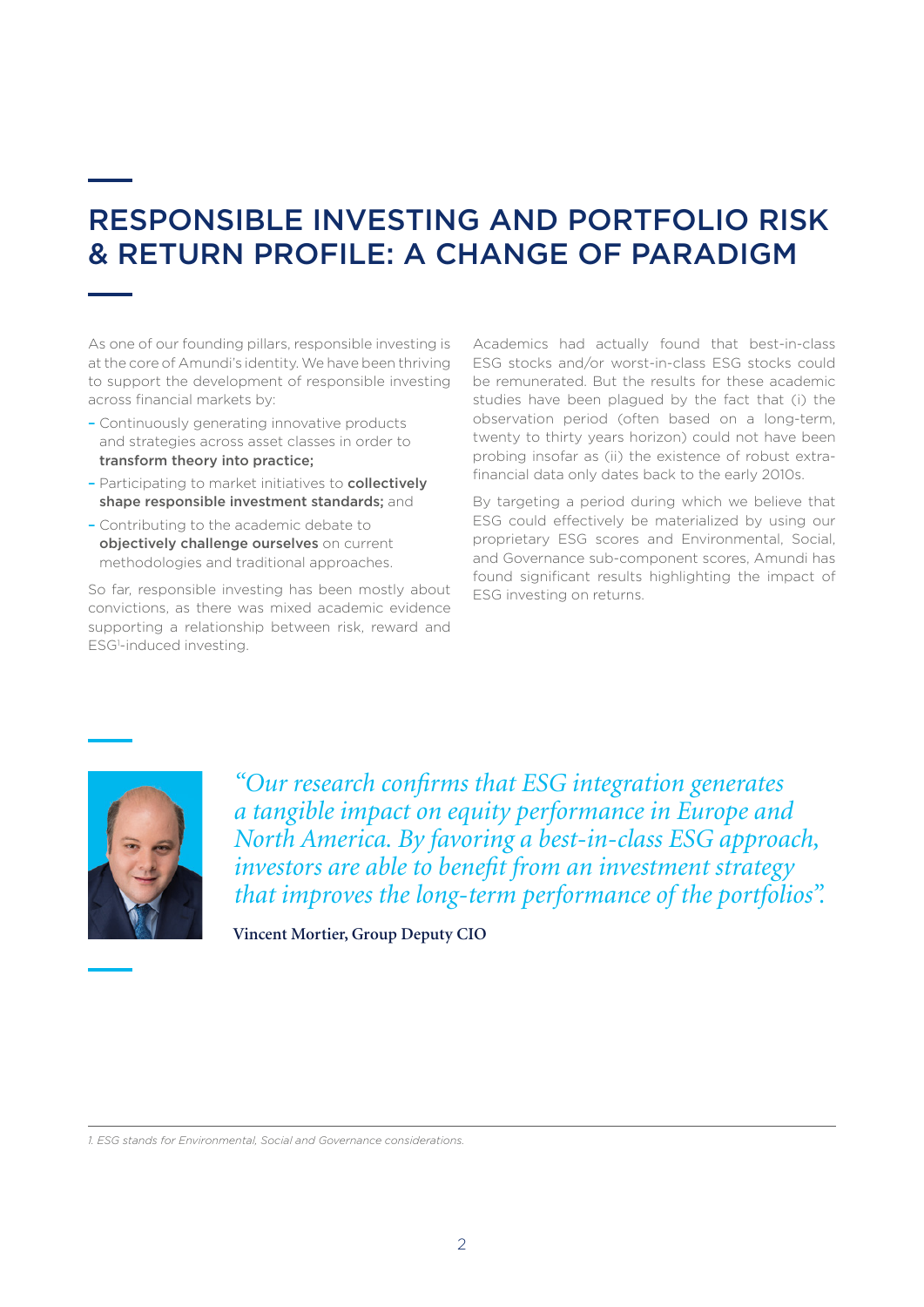### INVESTORS MOBILIZING AROUND ESG ISSUES ARE IMPACTING ESG STOCK PRICES

*With rising awareness around ESG issues worldwide, institutional investors have started to massively look into responsible investment. The latter has grown substantially in Europe and in North America in the past 5 years.*

#### When an alpha strategy is massively implemented, it becomes a beta strategy.

In Europe, the massive mobilization of institutional investors regarding ESG investing has impacted demand mechanisms, with a subsequent effect on prices, thereby also triggering a performance premium.

Starting with extensive media coverage around the much anticipated COP21, responsible investment came at center stage with the adoption of the Paris Agreement and the United Nations 17 Sustainable Development Goals in 2015. Increased scrutiny on ESG-related issues and the advent of major controversies heightened pressure for corporates, as scandals impacted share prices. These events were a wakeup call for the financial community: the One Planet Summit in 2017 triggered the mobilization of key actors of the financial community such as sovereign wealth funds and, more recently, central banks. As ESG is an issue that can no longer be overlooked, regulators are joining the conversation: the European Union is working on a sustainable investing framework to provide a harmonized approach toward responsible investing in Europe; in the UK, the Department for Work and Pensions has proposed far-reaching changes in the pension schemes investments, whereby pension funds must provide insights on how they account for financially material ESG considerations; and the list goes on.

It is hence clear that investors' behaviors on financial markets have made responsible investing material in the Eurozone and in North America, although ESG improves diversification only in the Eurozone at this stage. This means that forward looking, institutional investor's mobilization is crucial for responsible investing, and this trend is expected to continue.



*"Investors mobilization has been key in making ESG material into stock prices, by directly affecting demand and indirectly affecting supply mechanisms. With the growing momentum around responsible investment, this trend is expected to grow stronger."*

**Thierry Roncalli, Head of Quantitative Research**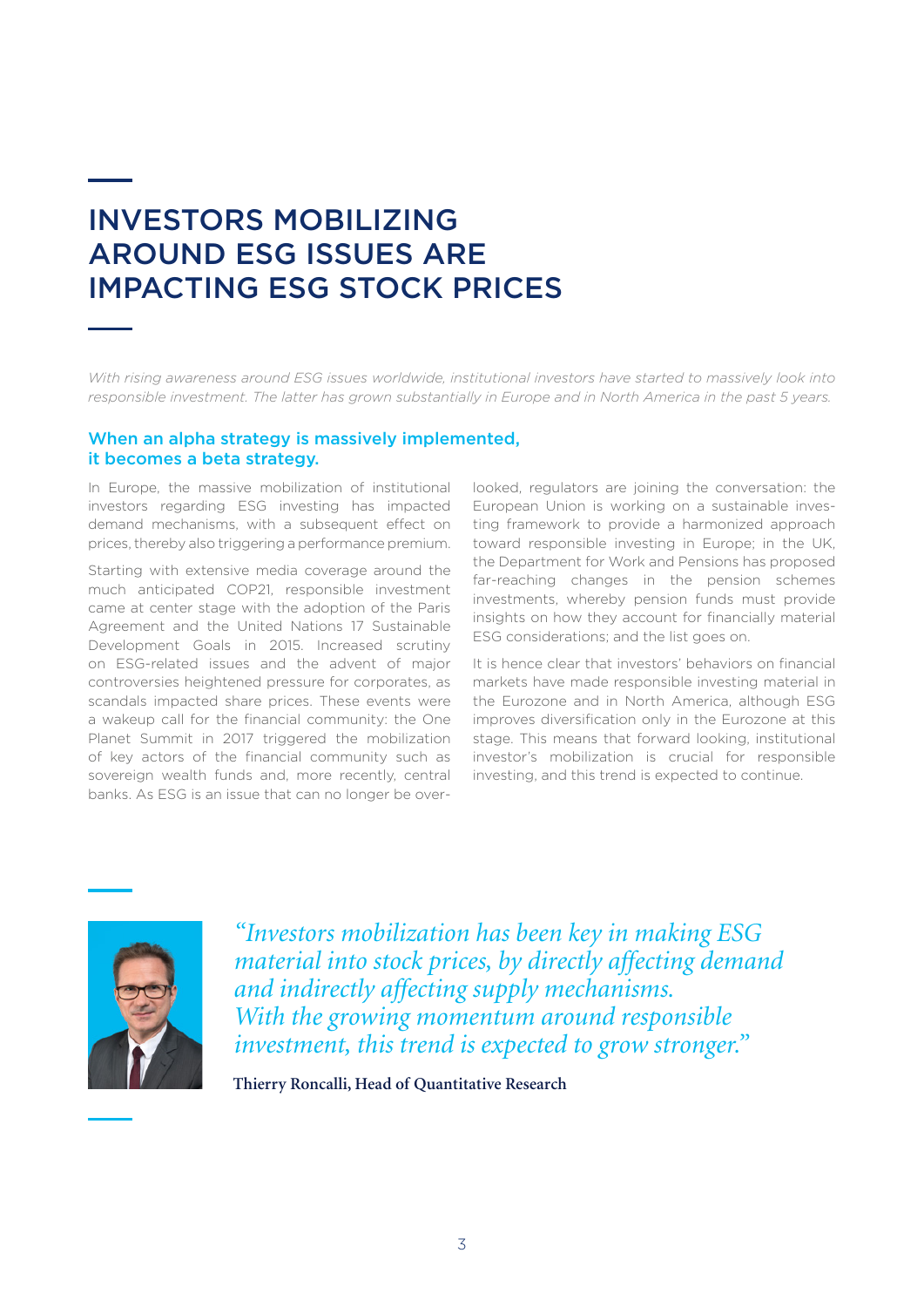## KEY FINDINGS

.

*The study focused on the period 2010-2017 and used Amundi's proprietary ESG scores and Environmental, Social and Governance (E,S and G) sub-components to screen portfolios. The analysis was conducted for passive, active and multi-factor portfolios for Europe and North America, among others.*

| <b>Return profile</b> |                                                                                                                                                                                                                                                                                                                                                                                                                                                         |                                                                       |                                                                                                                                                                                                                                                                                                                              |                                                      |                                                     |  |
|-----------------------|---------------------------------------------------------------------------------------------------------------------------------------------------------------------------------------------------------------------------------------------------------------------------------------------------------------------------------------------------------------------------------------------------------------------------------------------------------|-----------------------------------------------------------------------|------------------------------------------------------------------------------------------------------------------------------------------------------------------------------------------------------------------------------------------------------------------------------------------------------------------------------|------------------------------------------------------|-----------------------------------------------------|--|
|                       | Between 2010-2013, being a responsible investor would have tended to penalize<br>both active and passive European and North American portfolios. Between 2010-<br>2013 only Environmental-focused passive investors in the Eurozone would have enjoyed<br>outperformance, while effects of Governance-focused and Social-focused portfolios on<br>performance were neutral or negative.                                                                 |                                                                       |                                                                                                                                                                                                                                                                                                                              |                                                      |                                                     |  |
|                       | From 2014-2017, responsible investing was generally a source of outperformance in<br>the Eurozone and North America. In the Eurozone, all pillars (Environmental, Social and<br>Governance) and ESG score integration displayed positive returns, with the Governance<br>pillar dominating. In North America, ESG investing during the 2014-2017 period also<br>displayed positive returns, although the Environmental component is the largest winner. |                                                                       |                                                                                                                                                                                                                                                                                                                              |                                                      |                                                     |  |
|                       |                                                                                                                                                                                                                                                                                                                                                                                                                                                         |                                                                       | Our study identifies several performance generation mechanisms, demonstrating that<br>stock prices integrate ESG-related information at different levels. These mechanisms are<br>dependent on the geographic region studied, the ESG focus, the ranking (best / worst-<br>ranking or all gradients) and the period studied. |                                                      |                                                     |  |
|                       | Overall, in North America between 2014-2017<br>(i) ESG-portfolios' excess return increased with the ESG score;<br>(ii) only best-in-class stocks were remunerated for Environmental-focused portfolios,<br>and only since 2016 for Social-focused portfolios;                                                                                                                                                                                           |                                                                       |                                                                                                                                                                                                                                                                                                                              |                                                      |                                                     |  |
|                       |                                                                                                                                                                                                                                                                                                                                                                                                                                                         |                                                                       |                                                                                                                                                                                                                                                                                                                              |                                                      |                                                     |  |
|                       |                                                                                                                                                                                                                                                                                                                                                                                                                                                         |                                                                       |                                                                                                                                                                                                                                                                                                                              |                                                      |                                                     |  |
|                       |                                                                                                                                                                                                                                                                                                                                                                                                                                                         |                                                                       | (iii) and only worst-in-class stocks were penalized for Governance-focus portfolios.                                                                                                                                                                                                                                         |                                                      |                                                     |  |
|                       | Similarly, in the Eurozone between 2014-2017<br>(i) both best-in-class stocks were remunerated and worst-in-class stocks were penalized<br>for ESG -and Governance- focused portfolios, and only since 2016 for Social-focused<br>portfolios;<br>(ii) and only best-in-class stocks were remunerated for Environmental-focused portfolios.                                                                                                              |                                                                       |                                                                                                                                                                                                                                                                                                                              |                                                      |                                                     |  |
|                       | Figure 1 - Overview of performance generation mechanisms per region and observation period                                                                                                                                                                                                                                                                                                                                                              |                                                                       |                                                                                                                                                                                                                                                                                                                              |                                                      |                                                     |  |
|                       |                                                                                                                                                                                                                                                                                                                                                                                                                                                         | All gradients                                                         | <b>Both Best-ranked</b><br>& Worst-ranked                                                                                                                                                                                                                                                                                    | Only<br><b>Best-ranked</b>                           | Only<br><b>Worst-ranked</b>                         |  |
|                       |                                                                                                                                                                                                                                                                                                                                                                                                                                                         | The excess return<br>increases with<br>the extra-financial<br>ranking | The best-in-class stocks<br>are remunerated and<br>the worst-in-class stocks<br>are penalized                                                                                                                                                                                                                                | Only the best-<br>in-class stocks<br>are remunerated | Only the worst-<br>in-class stocks<br>are penalized |  |
|                       | North<br>America                                                                                                                                                                                                                                                                                                                                                                                                                                        | <b>ESG</b>                                                            |                                                                                                                                                                                                                                                                                                                              | E                                                    | G.                                                  |  |
|                       | Eurozone                                                                                                                                                                                                                                                                                                                                                                                                                                                |                                                                       | <b>ESG</b><br>G<br>S.                                                                                                                                                                                                                                                                                                        | Е.                                                   |                                                     |  |
|                       | <b>North</b><br>America<br>& Eurozone                                                                                                                                                                                                                                                                                                                                                                                                                   |                                                                       |                                                                                                                                                                                                                                                                                                                              | E.                                                   |                                                     |  |
|                       |                                                                                                                                                                                                                                                                                                                                                                                                                                                         |                                                                       |                                                                                                                                                                                                                                                                                                                              |                                                      | 2014-2017<br>$2016 - 2017$                          |  |
|                       |                                                                                                                                                                                                                                                                                                                                                                                                                                                         |                                                                       | All-in-all, the best-in-class stocks have been consistently remunerated in Environmental-<br>focused portfolios across North America and the Eurozone between 2014-2017.                                                                                                                                                     |                                                      |                                                     |  |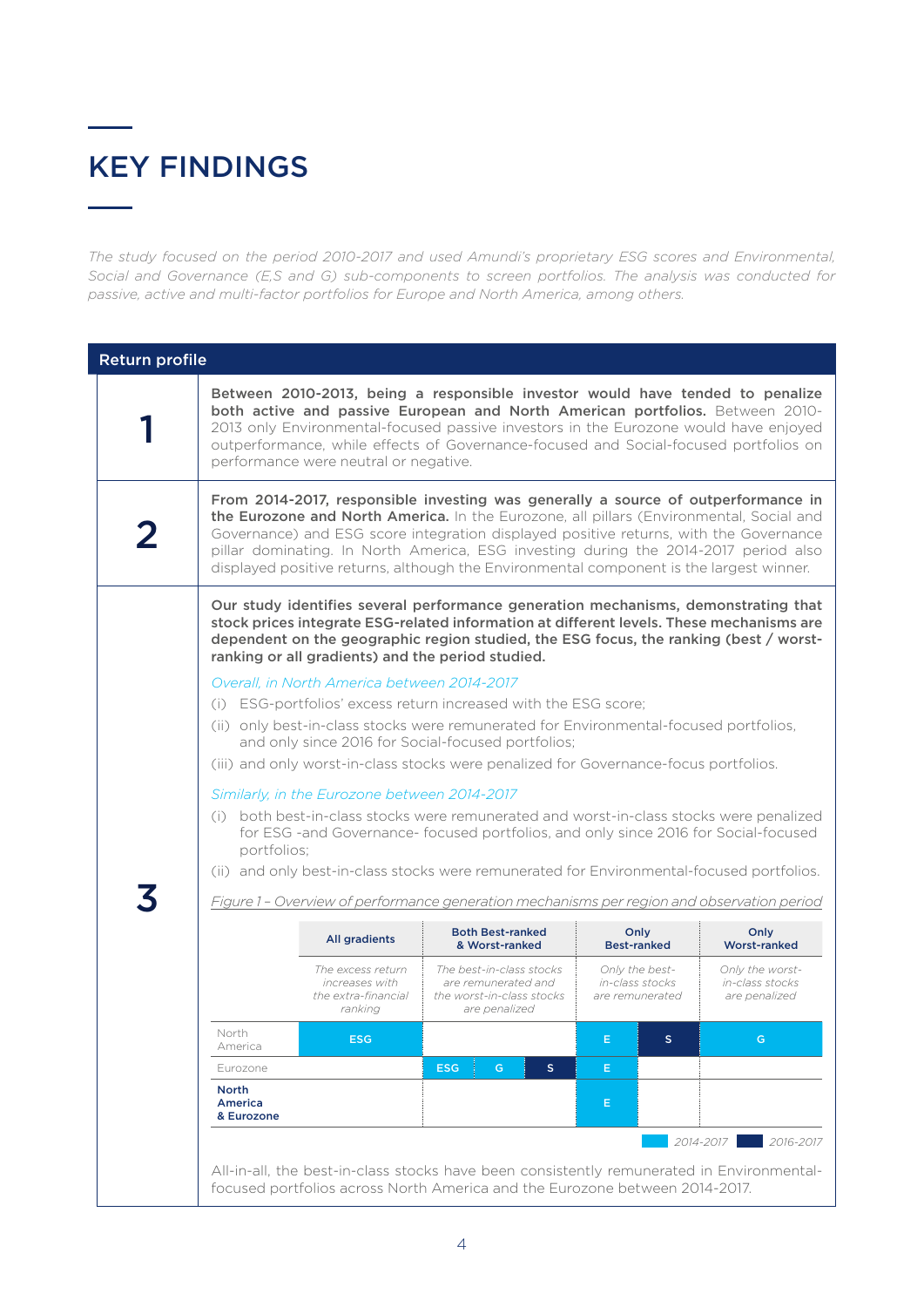# KEY FINDINGS

 $\overline{\phantom{a}}$ 

| <b>Diversification profile</b> |                                                                                                                                                                                                                                                                                                                                                                                                                     |  |  |  |  |
|--------------------------------|---------------------------------------------------------------------------------------------------------------------------------------------------------------------------------------------------------------------------------------------------------------------------------------------------------------------------------------------------------------------------------------------------------------------|--|--|--|--|
|                                | ESG-induced performance improvements must be implemented carefully: there is a<br>tipping point beyond which ESG score improvements reduce the investment universe<br>and hence, can negatively impact diversification and performance. When improving the<br>ESG score of a portfolio, the investment universe is reduced which can lead to a reduction<br>of the diversification if the constraint is too strong. |  |  |  |  |
|                                | Responsible investing has become a beta strategy in Eurozone (as ESG is a risk factor),<br>but remains an alpha strategy in North America (as ESG is not a risk factor). Introducing<br>ESG as a factor into a multi-factor approach of portfolio construction adds value by<br>improving the diversification in the Eurozone, but not in North America.                                                            |  |  |  |  |

| <b>Risk profile</b> |                                                                                                                                                                                                                                                                                                                                                                                           |
|---------------------|-------------------------------------------------------------------------------------------------------------------------------------------------------------------------------------------------------------------------------------------------------------------------------------------------------------------------------------------------------------------------------------------|
|                     | ESG screening does not necessarily improve drawdown management. ESG screening did<br>not significantly reduce the maximum drawdown of portfolios for both the 2010-2013 and<br>2014-2017 periods.                                                                                                                                                                                         |
|                     | To seize the benefits of ESG investing for the portfolio profile, passive investors need to<br>accept additional, yet controlled, tracking error compared with capitalization-weighted<br><b>benchmarks.</b> Beyond accepting additional - yet controlled - tracking error, combining<br>ESG with passive investment may imply the need to design ESG-based Strategic Asset<br>Allocation |